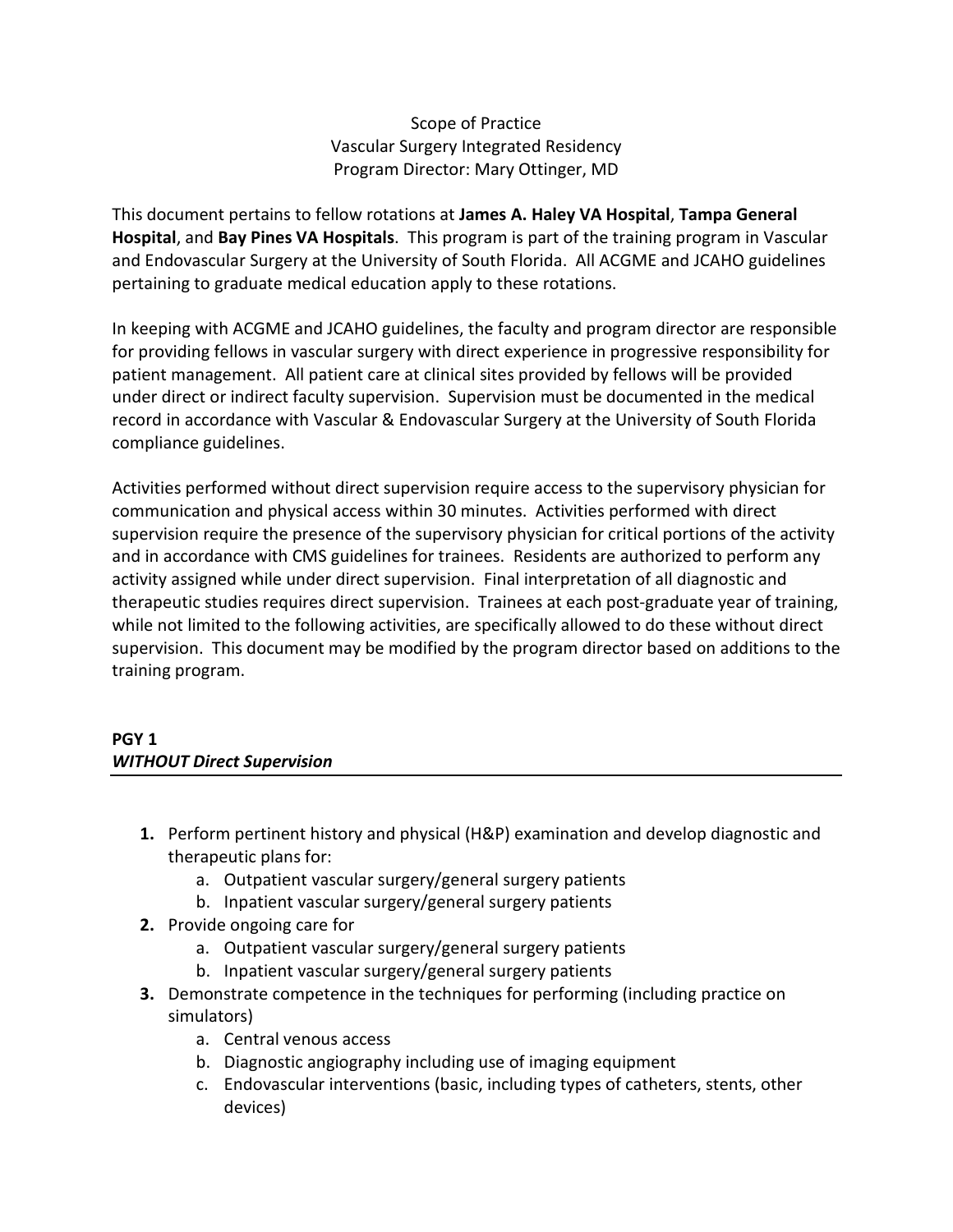- d. Inferior Vena Cava placement with IVUS
- e. Tunneled catheter for hemodialysis placement and removal
- f. Interpretation of angiographic images
- g. Duplex ultrasound imaging and interpretation
- h. Interpretation and manipulation (using workstation) of CT image; including endovascular AAA planning
- i. Minor surgical procedures in vascular and general surgery
- **4.** Recognize and provide proper management/care for general surgery and vascular surgery emergencies (respiratory failure, cardiac ischemia, acute limb ischemia, ruptured aneurysms, acute neurological complications)
- **5.** Provide consults to physicians in other specialties regarding arterial and venous problems of their patients
- **6.** Discuss diagnosis, prognosis, diagnostic testing, therapeutic considerations and alternatives, supportive care, end-of-life issues, and psychosocial issues with patients who have vascular disorders
- **7.** Prepare informal and formal educational seminars for residents, subspecialty fellows and faculty on vascular and endovascular topics
- **8.** Develop a plan for a research project with plan for manuscript publication and podium presentation

Residents shall:

- 1. Assist with general surgery procedures
- 2. Perform basic endovascular procedures
- 3. Perform basic open vascular procedures
- 4. Place central venous catheters with ultrasound guidance
- 5. Place arterial catheters

#### **PGY 2** *WITHOUT Direct Supervision*

- 1. Perform pertinent history and physical (H&P) examination and develop diagnostic and therapeutic plans for:
	- a. Outpatient vascular surgery/general surgery patients
	- b. Inpatient vascular surgery/general surgery patients
- 2. Provide ongoing care for
	- a. Outpatient vascular surgery/general surgery patients
	- b. Inpatient vascular surgery/general surgery patients
- 3. Demonstrate competence in the techniques for performing (including practice on simulators)
	- a. Central venous access
	- b. Diagnostic angiography including use of imaging equipment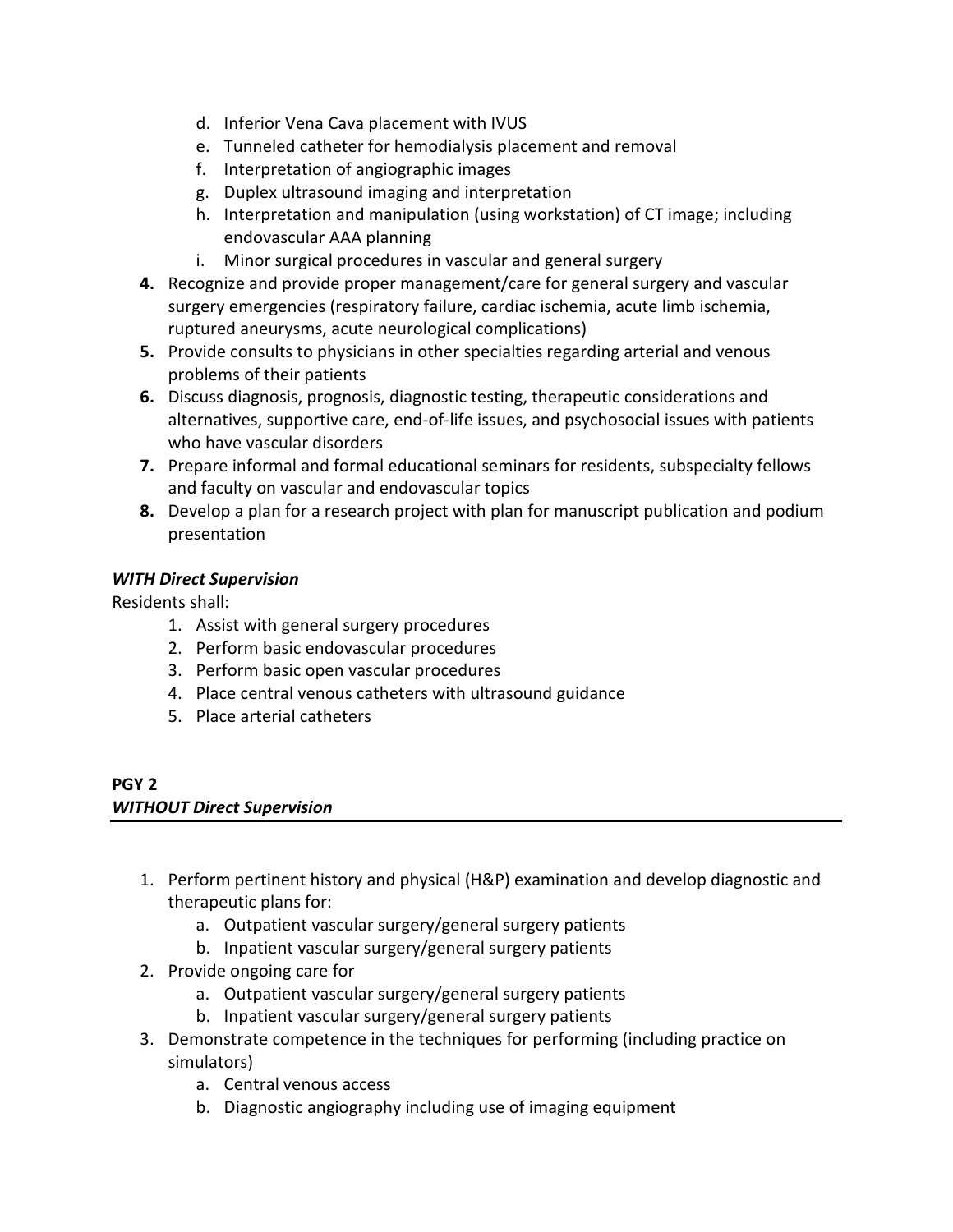- c. Endovascular interventions (basic, including types of catheters, stents, other devices)
- d. Inferior Vena Cava placement with IVUS
- e. Tunneled catheter for hemodialysis placement and removal
- f. Interpretation of angiographic images
- g. Duplex ultrasound imaging and interpretation
- h. Interpretation and manipulation (using workstation) of CT image; including endovascular AAA planning
- 4. Recognize and provide proper management/care for general surgery and vascular surgery emergencies (respiratory failure, cardiac ischemia, acute limb ischemia, ruptured aneurysms, acute neurological complications)
- 5. **Provide care in the Vascular ICU**
- 6. Provide consults to physicians in other specialties regarding arterial and venous problems of their patients
- 7. Discuss diagnosis, prognosis, diagnostic testing, therapeutic considerations and alternatives, supportive care, end-of-life issues, and psychosocial issues with patients who have vascular disorders
- 8. Prepare informal and formal educational seminars for residents, subspecialty fellows and faculty on vascular and endovascular topics
- 9. Develop a plan for a research project with plan for manuscript publication and podium presentation

Residents shall: Residents shall:

- 1. Assist with general surgery procedures
- 2. Perform basic endovascular procedures
- 3. Perform basic open vascular procedures
- 4. Place central venous catheters with ultrasound guidance
- 5. Place arterial catheters

### **PGY 3** *WITHOUT Direct Supervision*

- 1. Perform pertinent history and physical (H&P) examination and develop diagnostic and therapeutic plans for:
	- a. Outpatient vascular surgery/general surgery patients
	- b. Inpatient vascular surgery/general surgery patients
- 2. Provide ongoing care for
	- a. Outpatient vascular surgery/general surgery patients
	- b. Inpatient vascular surgery/general surgery patients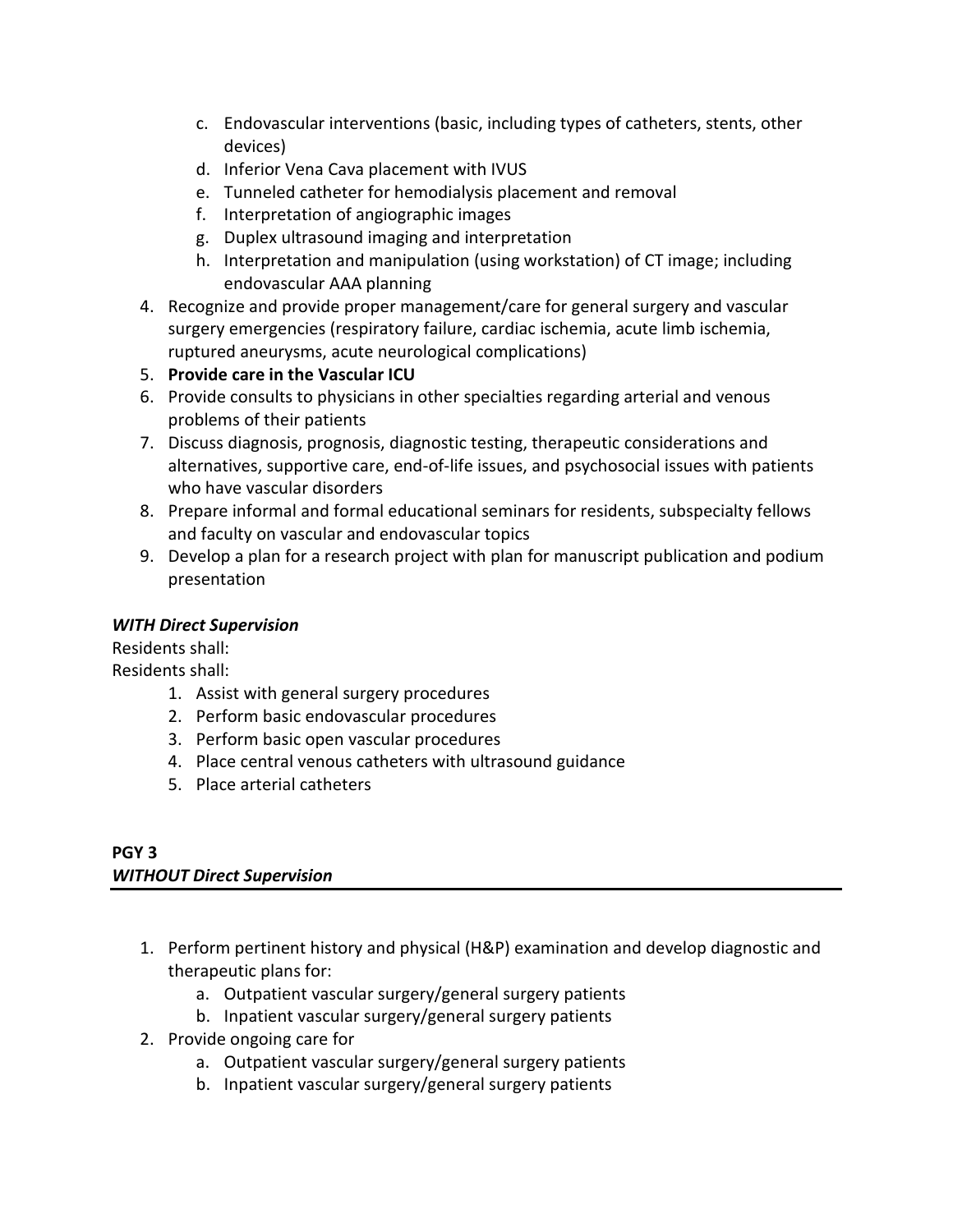- 3. Demonstrate competence in the techniques for performing (including practice on simulators)
	- a. Central venous access
	- b. Diagnostic angiography including use of imaging equipment
	- c. Endovascular interventions (basic, including types of catheters, stents, other devices)
	- d. Inferior Vena Cava placement with IVUS
	- e. Tunneled catheter for hemodialysis placement and removal
	- f. Interpretation of angiographic images
	- g. Duplex ultrasound imaging and interpretation
	- h. Interpretation and manipulation (using workstation) of CT image; including endovascular AAA planning
- 4. Recognize and provide proper management/care for general surgery and vascular surgery emergencies (respiratory failure, cardiac ischemia, acute limb ischemia, ruptured aneurysms, acute neurological complications)
- 5. **Provide care in the Vascular ICU**
- 6. Provide consults to physicians in other specialties regarding arterial and venous problems of their patients
- 7. Discuss diagnosis, prognosis, diagnostic testing, therapeutic considerations and alternatives, supportive care, end-of-life issues, and psychosocial issues with patients who have vascular disorders
- 8. Prepare informal and formal educational seminars for residents, subspecialty fellows and faculty on vascular and endovascular topics
- 9. Develop a plan for a research project with plan for manuscript publication and podium presentation

Residents shall:

- 1. Assist with general surgery procedures
- 2. Perform basic endovascular procedures
- 3. Perform basic open vascular procedures
- 4. Place central venous catheters with ultrasound guidance
- 5. Place arterial catheters

# **PGY 4** *WITHOUT Direct Supervision*

- **1.** Perform pertinent history and physical (H&P) examination and develop diagnostic and therapeutic plans for:
	- a. Outpatient vascular surgery/general surgery patients
	- b. Inpatient vascular surgery/general surgery patients
- **2.** Provide ongoing care for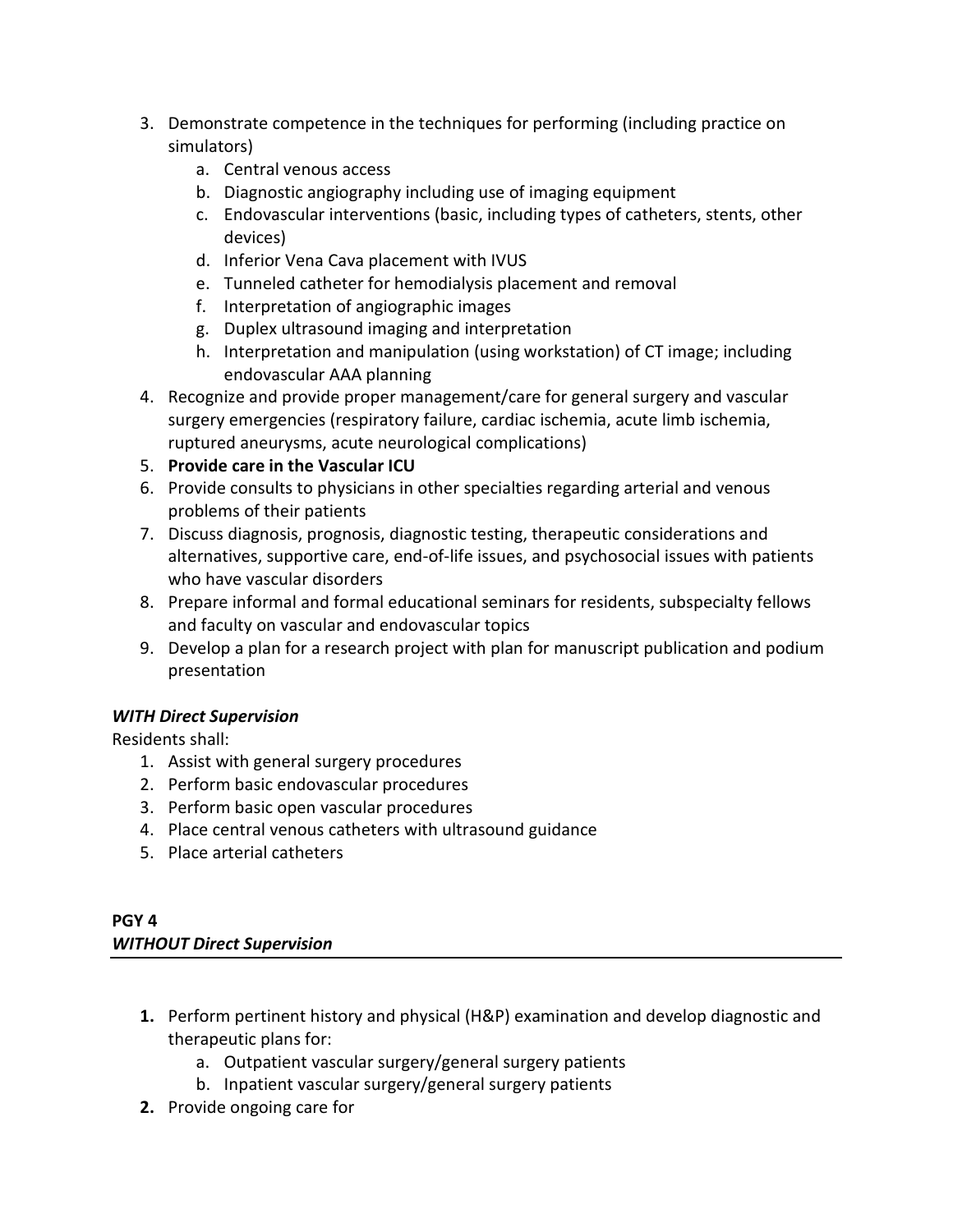- a. Outpatient vascular surgery/general surgery patients
- b. Inpatient vascular surgery/general surgery patients
- **3.** Demonstrate competence in the techniques for performing (including practice on simulators)
	- a. Central venous access
	- b. Diagnostic angiography including use of imaging equipment
	- c. Endovascular interventions (basic, including types of catheters, stents, other devices)
	- d. Inferior Vena Cava placement with IVUS
	- e. Tunneled catheter for hemodialysis placement and removal
	- f. Interpretation of angiographic images
	- g. Duplex ultrasound imaging and interpretation
	- h. Interpretation and manipulation (using workstation) of CT image; including endovascular AAA planning
- **4.** Recognize and provide proper management/care for general surgery and vascular surgery emergencies (respiratory failure, cardiac ischemia, acute limb ischemia, ruptured aneurysms, acute neurological complications)
- **5.** Provide ICU care in the Vascular ICU
- **6.** Provide consults to physicians in other specialties regarding arterial and venous problems of their patients
- **7.** Discuss diagnosis, prognosis, diagnostic testing, therapeutic considerations and alternatives, supportive care, end-of-life issues, and psychosocial issues with patients who have vascular disorders
- **8.** Prepare informal and formal educational seminars for residents, subspecialty fellows and faculty on vascular and endovascular topics
- **9.** Develop a plan for a research project with plan for manuscript publication and podium presentation

Residents shall:

- 1. Operative responsibilities (basic, advanced)
	- a. Perform all endovascular procedures (basic, advanced, including diagnostic arteriography, angioplasty, stent placement, atherectomy, thrombolysis, vena cava filter placement, carotid stent placement with embolic protection and thoracic and infrarenal stent graft placement)
	- b. Perform all open vascular procedures (basic, advanced, including carotid endarterectomy, aortic and visceral artery reconstruction, lower extremity bypass, dialysis access, and amputation).
- 2. Function as Fellow/Chief on vascular services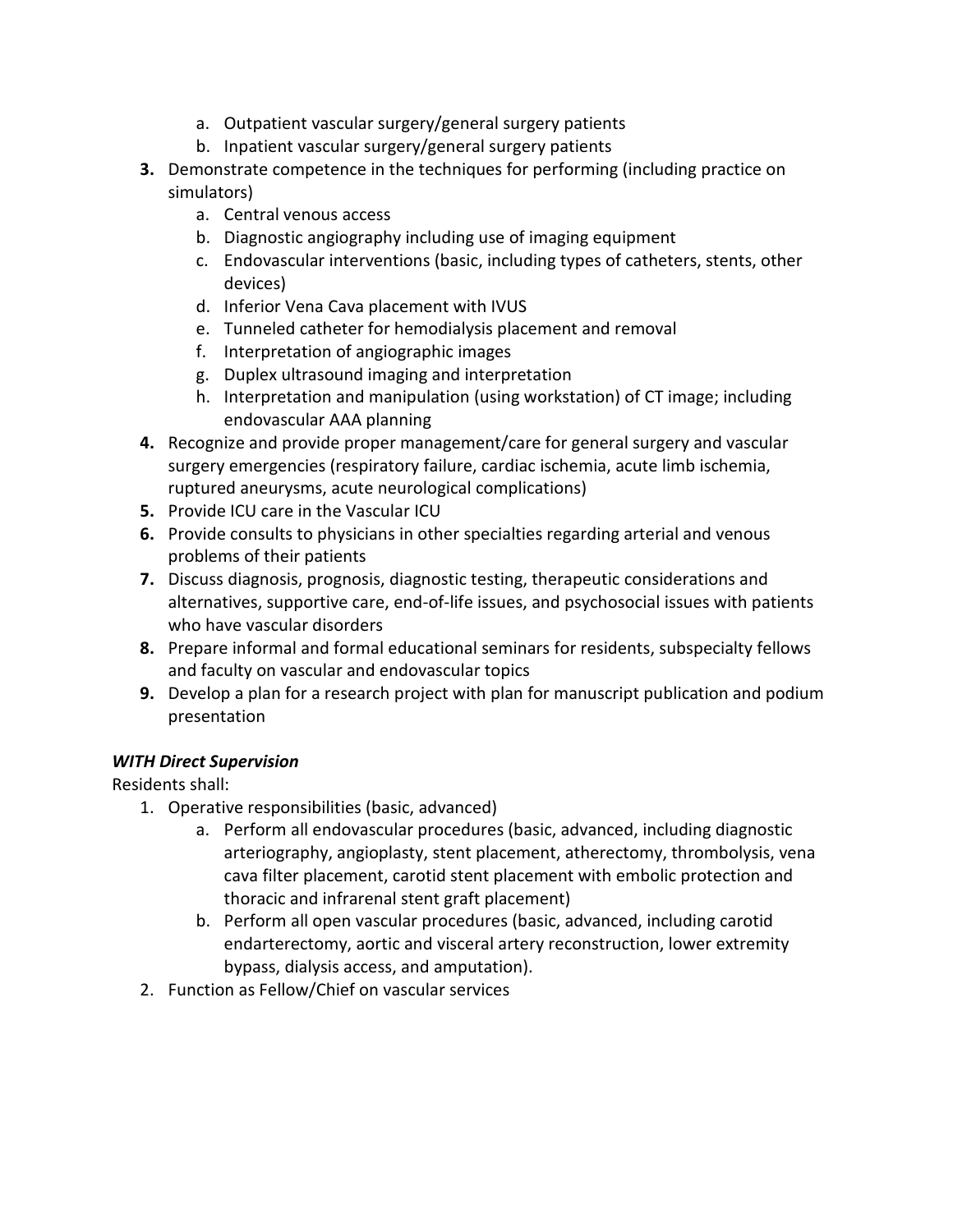- **1.** Perform pertinent history and physical (H&P) examination and develop diagnostic and therapeutic plans for:
	- a. Outpatient vascular surgery/general surgery patients
	- b. Inpatient vascular surgery/general surgery patients
- **2.** Provide ongoing care for
	- a. Outpatient vascular surgery/general surgery patients
	- b. Inpatient vascular surgery/general surgery patients
- **3.** Demonstrate competence in the techniques for performing (including practice on simulators)
	- a. Central venous access
	- b. Diagnostic angiography including use of imaging equipment
	- c. Endovascular interventions (basic, including types of catheters, stents, other devices)
	- d. Inferior Vena Cava placement with IVUS
	- e. Tunneled catheter for hemodialysis placement and removal
	- f. Interpretation of angiographic images
	- g. Duplex ultrasound imaging and interpretation
	- h. Interpretation and manipulation (using workstation) of CT image; including endovascular AAA planning
- **4.** Recognize and provide proper management/care for general surgery and vascular surgery emergencies (respiratory failure, cardiac ischemia, acute limb ischemia, ruptured aneurysms, acute neurological complications)
- **5.** Provide ICU care in the Vascular ICU
- **6.** Provide consults to physicians in other specialties regarding arterial and venous problems of their patients
- **7.** Discuss diagnosis, prognosis, diagnostic testing, therapeutic considerations and alternatives, supportive care, end-of-life issues, and psychosocial issues with patients who have vascular disorders
- **8.** Prepare informal and formal educational seminars for residents, subspecialty fellows and faculty on vascular and endovascular topics
- **9.** Develop a plan for a research project with plan for manuscript publication and podium presentation
- **10. Manage call schedule and daily activities of junior residents**

Residents shall:

- 3. Operative responsibilities (basic, advanced)
	- a. Perform all endovascular procedures (basic, advanced, including diagnostic arteriography, angioplasty, stent placement, atherectomy, thrombolysis, vena